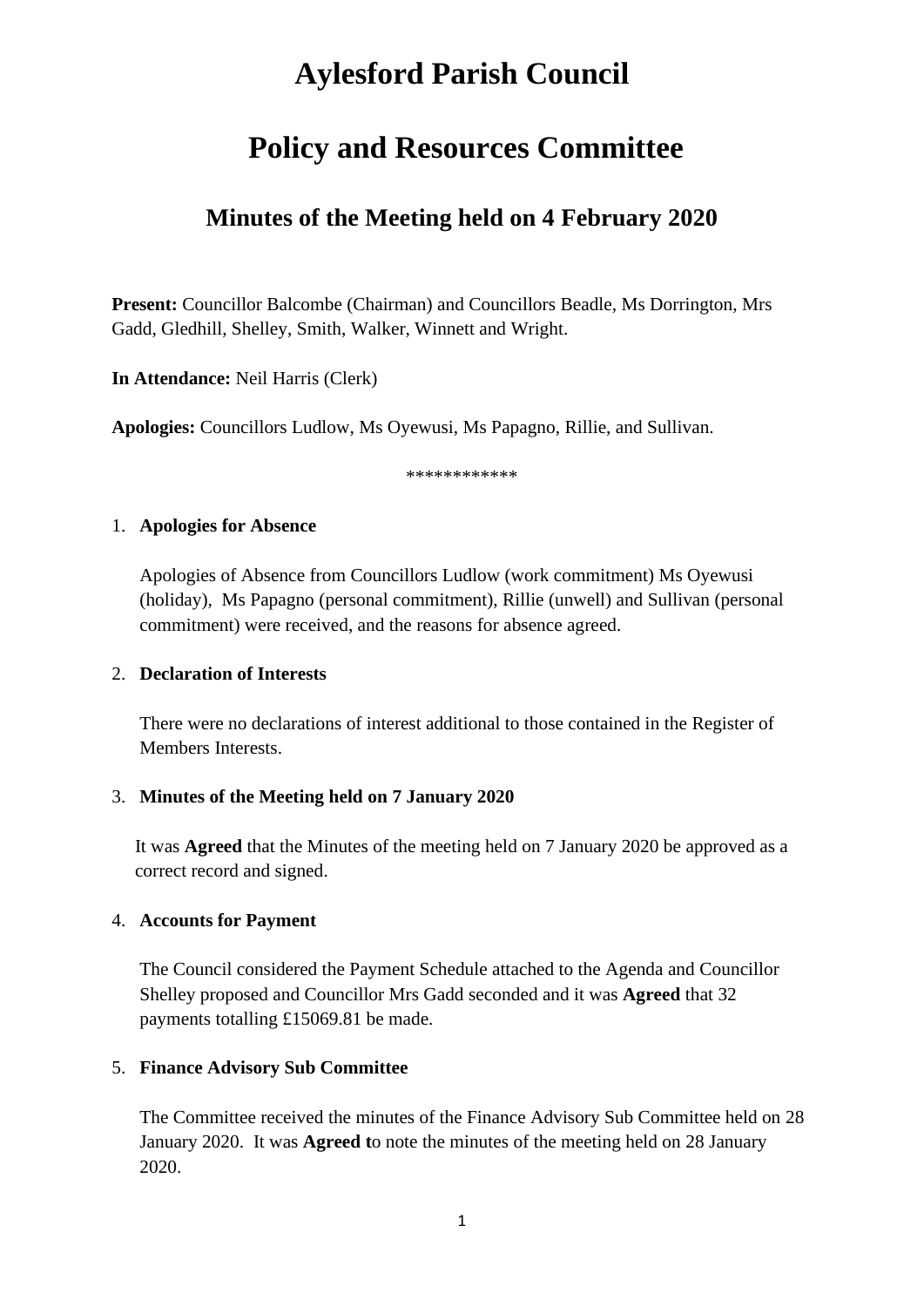#### 6. **Financial Matters**

The Clerk had nothing to report to the committee.

#### 7. **Law and Order**

The Committee considered the monthly Community Newsletter for January from the Tonbridge and Malling Police Community Safety Team, a copy of which was attached to the Agenda.

The Clerk reported that he had received a response from Sergeant Alvey to his letter sent to Chief Inspector Steenhuis, the Area Commander, regarding policing in Aylesford Village. She indicated that the Police were taking a number of steps including making Aylesford a red route, the Police Licensing Officer visiting the shop to offer advice, sending the new Crime Prevention PCSO in to formulate a plan for the area and the Council had also received a specific visit from its own PCSO. The Committee noted the response.

#### 8. **KALC**

The Clerk had nothing to report to the committee.

#### 9. **TMBC Parish Partnership Panel**

Councillor Shelley indicated that the next meeting was this Thursday.

#### 10. **Council Vacancies**

It was **Noted** that the current vacancies on the Council were as follows: -

Aylesford South - 1.

#### 11. **Public Convenience Review – Aylesford Toilets**

The Clerk reported that the Chairman, Councillor Sullivan and he had met with the TMBC Officers which had been very useful and the idea of the Council entering into a Community Use Agreement was being investigated.

### 12. **Aylesford Rugby Club – Request for Hardstanding's on road leading to Rugby Club Car Park**

It was reported that a meeting had taken place with the Rugby Club, at which the Chairman, Councillor Mrs Gadd and Officers were present. At that meeting the Club had outlined their proposal to place hardstanding's on both sides of the road leading to the